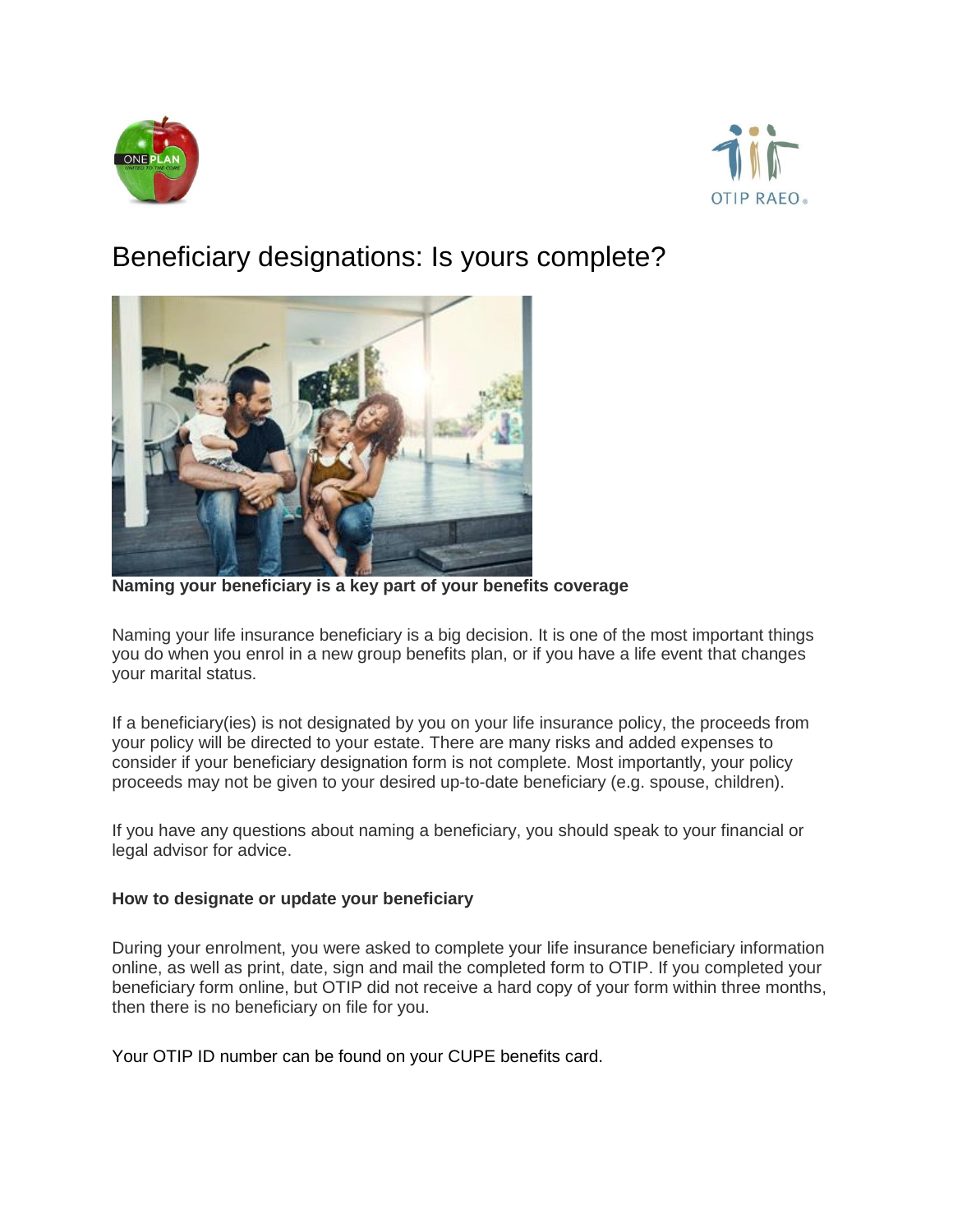## **OTIP ID Number** 11 123456 0001567890 01

Follow these steps in order to complete this important process:

- 1. Go to [www.otip.com](http://www.otip.com/)
- 2. Click **Log in** on the top-right corner.
- 3. Select **Health and Dental** from the drop-down menu and log in.
- 4. After you have successfully logged in, click **My Benefits**.
- 5. On My Benefits home page, click **Pending Forms**. Your Beneficiary Designation form will be visible there until OTIP receives a hard copy of your completed and signed form.
- 6. Print, sign, date and mail this form back to **OTIP**, using the following address:

OTIP Beneficiary Designation Form 125 Northfield Drive West PO Box 128 Waterloo ON N2J 3Z9

## **Make it an annual process**

It is also important to review this information at least once a year, or whenever you have a major life change such as getting married or divorced, or having a child. Failing to do so might mean that the wrong person (e.g. an ex-spouse) gets your life insurance policy proceeds in the case of your death.

Follow these steps to update your beneficiary:

- 1. After you have successfully logged in, click **My Benefits**.
- 2. On My Benefits home page, click **Enrol/Make Changes** in the My Personal Info box.
- 3. Under the Any Time Change heading, click **Beneficiary Change Event**.
- 4. Follow the steps to update the information. Then print, sign, date and mail the hard copy of the Beneficiary Designation form to OTIP, using the address above. This is required by law to ensure that we have accurate information on file. It must be received at OTIP within three months; otherwise, you will have to start this process again.

**How do I confirm that my beneficiaries have been received by OTIP or have been updated in the system?**